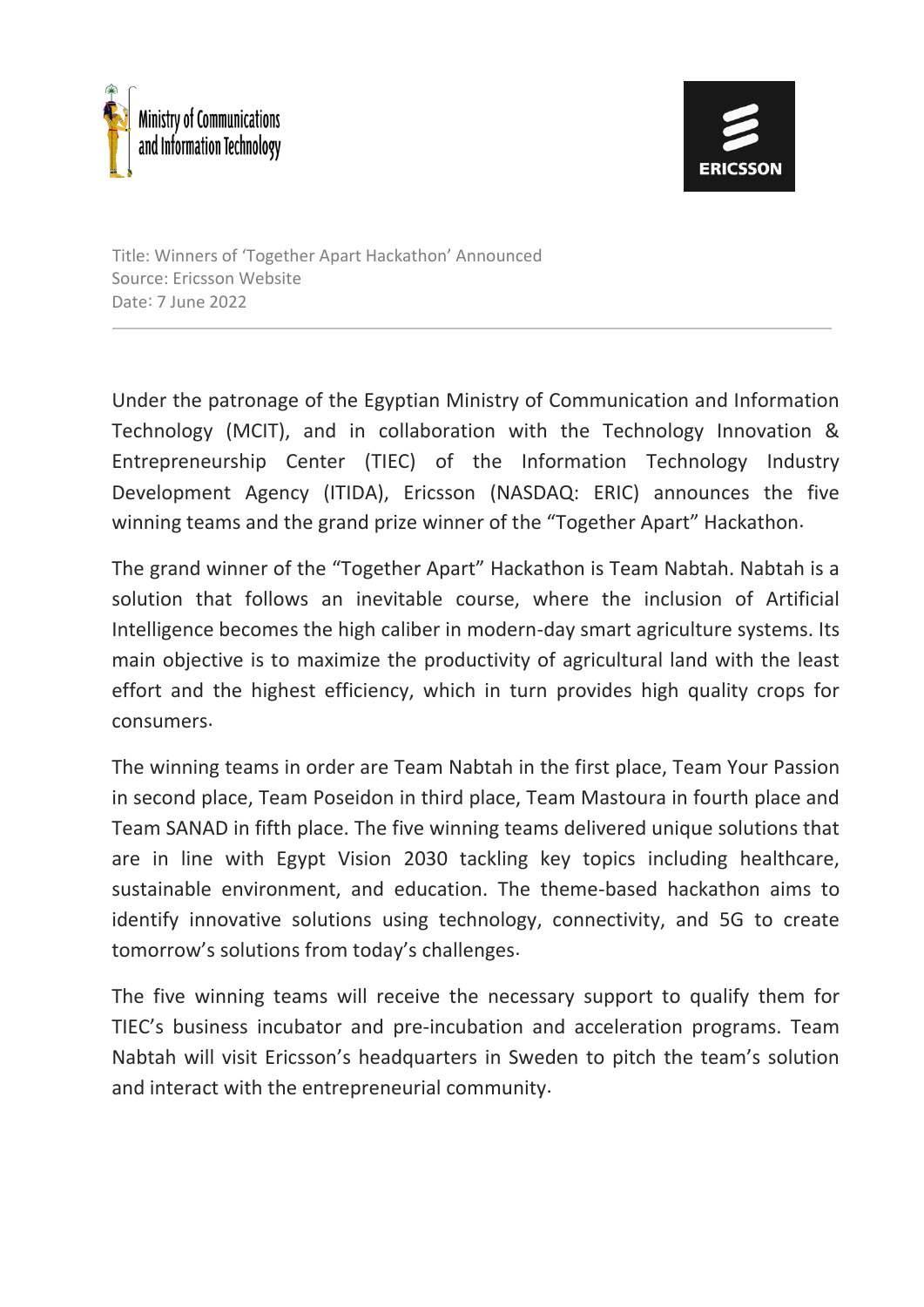Amr Mahfouz, Chief Executive Officer of the Information Technology Industry Development Agency (ITIDA) says:" Congratulations to all the teams. We're committed to promoting entrepreneurship and innovation in the field of Information Technology in order to drive sector growth, support sustainable national development and position Egypt as a regional technology and entrepreneurship hub. The solutions proposed by the participants touch upon very vital needs of our society. We will support the winning teams to scale their solutions through our expert mentoring and coaching to help them transform their ideas into commercially viable products and services".

"The Egyptian entrepreneurial and startup ecosystem continue to grow exponentially as the volume of investments in local startups grew from \$190 million in 2020 to \$491 million in 2021. Thus, we've detailed a comprehensive five-year strategy in cooperation with Deloitte, to further support the ecosystem's capabilities to access foreign markets, attract finance and more VCs, and ensure greater access to talent which receives high priority on our agenda,", ITIDA CEO added.

Eva Andren, Country Manager of Ericsson Egypt says: "The Together Apart Hackathon sparkles innovation to get the best out of technology. Strengthening our collaboration with ITIDA, the hackathon is a means to demonstration the ability of innovation to reach the Egypt Vision 2030. The innovative ideas that have come to life are a source of pride to us and the nation. We congratulate the winners and look forward to seeing the ideas turn into reality".

# **The winning solutions are:**

# **First Place: Team Nabtah**

# **Members: Sara El-Shatby, Noha Mohammad, Rohanda Hamed, Omar Safwat**

Quote about solution: Nabtah is a solution that follows an inevitable course, where the inclusion of Artificial Intelligence becomes the high caliber in modernday smart agriculture systems. Its main objective is to maximize the productivity of agricultural land with the least effort and the highest efficiency, which in turn provides high quality crops for consumers. Nabtah implements a formula by identifying harmful weeds and pests through images then determines their spreading rate, range and provides a connection between farm owners and solution providers, achieving a community where Nabtah can alarm landowners of the presence of infection in adjacent lands, so they can take the necessary safety measures".